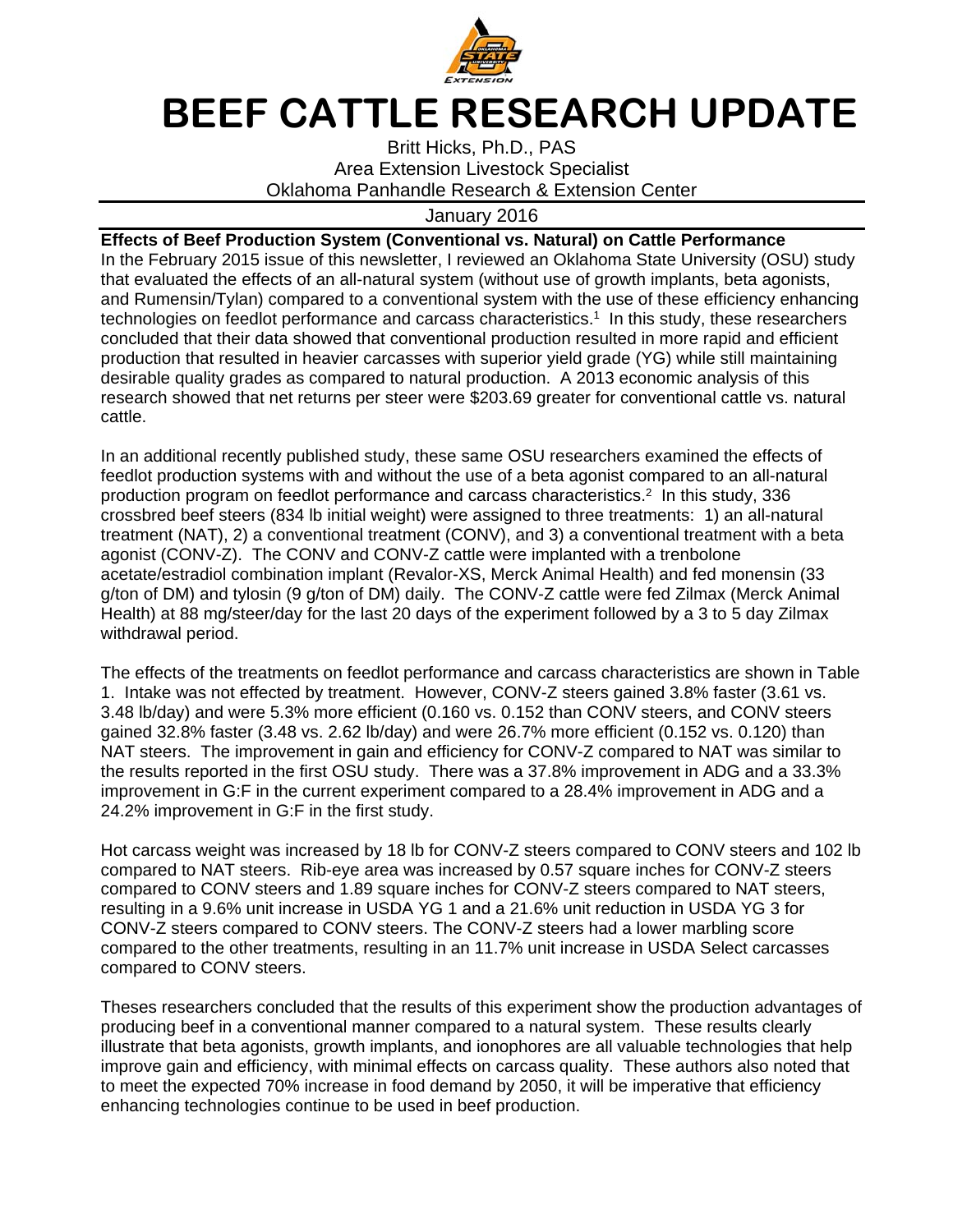| Table 1. Effects of treatment on feedlot performance and carcass characteristics. |                      |                    |                    |         |
|-----------------------------------------------------------------------------------|----------------------|--------------------|--------------------|---------|
| <b>Item</b>                                                                       | <b>NAT</b>           | <b>CONV</b>        | CONV-Z             | P-value |
| Feedlot Performance:                                                              |                      |                    |                    |         |
| Days on feed                                                                      | 136                  | 136                | 136                |         |
| Initial weight, lb                                                                | 834                  | 834                | 832                | 0.54    |
| Final weight, Ib                                                                  | 1191a                | 1305 <sup>b</sup>  | 1323 <sup>b</sup>  | < 0.01  |
| DMI, Ib/day                                                                       | 22.02                | 22.90              | 22.66              | 0.18    |
| ADG, Ib/day                                                                       | 2.62 <sup>a</sup>    | $3.48^{b}$         | 3.61 <sup>c</sup>  | < 0.01  |
| Gain/Feed                                                                         | 0.120 <sup>a</sup>   | 0.152 <sup>b</sup> | $0.160^\circ$      | <0.01   |
| <b>Carcass Characteristics:</b>                                                   |                      |                    |                    |         |
| Hot carcass weight, lb                                                            | 767a                 | 851 <sup>b</sup>   | 869 <sup>b</sup>   | < 0.01  |
| Dressing percentage                                                               | 63.02a               | 63.43a             | 64.68 <sup>b</sup> | < 0.01  |
| Fat thickness, in.                                                                | $0.44$ <sup>ab</sup> | 0.48 <sup>b</sup>  | 0.43a              | 0.53    |
| Rib-eye area, sq. in.                                                             | $12.42^a$            | 13.74 <sup>b</sup> | 14.31 <sup>c</sup> | < 0.01  |
| <b>USDA Yield Grade</b>                                                           | 3.04a                | 2.99a              | $2.65^{b}$         | < 0.01  |
| <b>Marbling Score</b>                                                             | 471a                 | 470a               | 432 <sup>b</sup>   | < 0.01  |
| USDA YG 1, %                                                                      | 4.67a                | 5.52 <sup>a</sup>  | 15.14 <sup>b</sup> | 0.04    |
| <b>USDA YG 2, %</b>                                                               | 42.86                | 39.25              | 52.88              | 0.16    |
| USDA YG 3, %                                                                      | 48.61a               | $52.32^{\circ}$    | 30.70 <sup>b</sup> | 0.02    |
| USDA UG 4-5, %                                                                    | 3.59                 | 2.56               | 0.89               | 0.47    |
| Choice or greater, %                                                              | $90.10^a$            | 91.02a             | 78.77 <sup>b</sup> | 0.03    |
| Select, %                                                                         | 9.90 <sup>a</sup>    | 9.03 <sup>a</sup>  | 20.70 <sup>b</sup> | 0.04    |

 $a,b,c$  cWithin a row, means without a common superscript differ (P < 0.05). Adapted from Maxwell et al., 2015.

In 2012 publication, researchers from Washington State University and Iowa State University analyzed the environmental and economic impact of withdrawing growth-enhancing technologies (GET) from the U.S. beef industry. $3$  The growth-enhancing technologies considered in this analysis were growth implants, in-feed ionophores (Rumensin, Bovatec), in-feed hormones (MGA), and beta agonists (Optaflexx, Zilmax). Theses researchers concluded that withdrawing GET from U.S. beef production reduced productivity (growth rate and slaughter weight) by 9.2% and increased the population size required to produce one billion lb of beef by 11.8% (385,000 animals). Feedstuff and land use were increased by 10.6% (3.12 million tons) and 10% (~1013 sections), respectively, by GET withdrawal, with 5.32 billion more gallons of water being required to maintain beef production. In addition, manure output increased by 10.1% (1.98 million tons) and carbon emissions increased by 9.8% (787,396 tons) as a result of GET withdrawal. They noted that the projected increased costs of U.S. beef produced without GET resulted in the effective implementation of an 8.2% tax on beef production, leading to reduced global trade and competitiveness.

A 2011 study comparing the environmental impact of modern (2007) US beef production with production practices characteristic of the US beef system in 1977 showed that modern beef production requires considerably fewer resources than the equivalent system in 1977, with 69.9% of animals, 81.4% of feedstuffs, 87.9% of the water, and only 67.0% of the land required to produce 1 billion kg of beef.<sup>4</sup> Waste outputs were similarly reduced, with modern beef systems producing 81.9% of the manure, 82.3% of the methane, and 88.0% of the nitrous oxide per billion kilograms of beef compared with production systems in 1977. The carbon footprint per billion kilograms of beef produced in 2007 was reduced by 16.3% compared with equivalent beef production in 1977.

In conclusion, these studies clearly illustrate that modern technology has both improved production efficiency and reduced the environmental impact of beef production. Withdrawing growth-enhancing technologies from U.S. beef production would reduce both the economic and environmental sustainability of the beef industry.